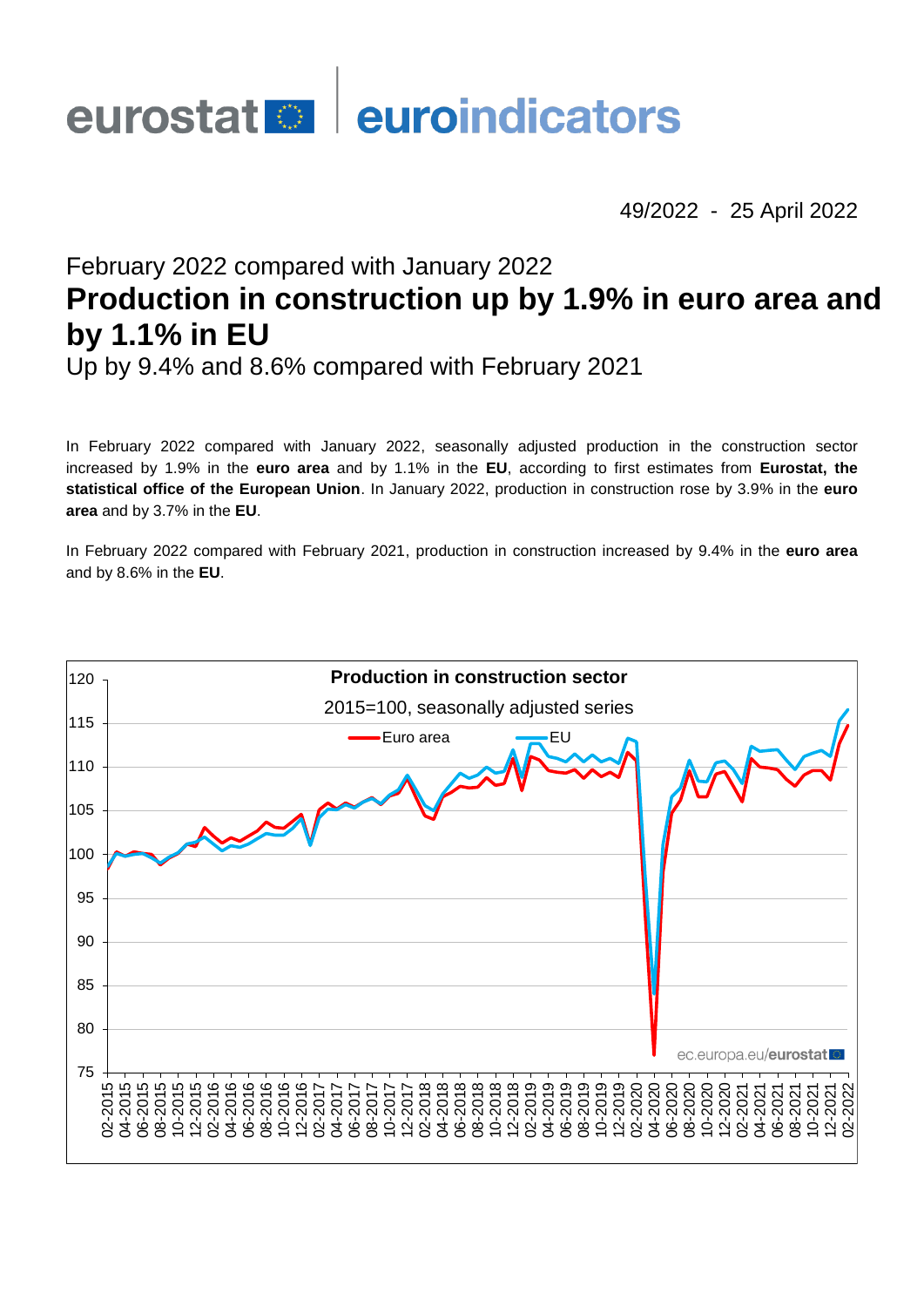# **Monthly comparison by construction sector and by Member State**

In the **euro area** in February 2022, compared with January 2022, building construction increased by 2.0% and civil engineering by 1.4%.

In the **EU**, building construction increased by 1.3% and civil engineering by 1.1%.

Among Member States for which data are available, the highest monthly increases in production in construction were recorded in **Hungary** (+13.3%), **Slovenia** (+8.4%) and **Austria** (+5.3%). Decreases were observed in **Sweden** (-7.0%), **Poland** (-6.0%) and **Germany** (-0.7%).

### **Annual comparison by construction sector and by Member State**

In the **euro area** in February 2022, compared with February 2021, civil engineering increased by 15.1% and building construction by 8.6%.

In the **EU** civil engineering increased by 13.7% and building construction by 7.6%.

Among Member States for which data are available, the highest annual increases in production in construction were observed in **Hungary** (+42.3%), **Slovenia** (+32.3%) and **Poland** (+21.2%). Decreases were recorded in **Sweden** (-11.4%) and **Spain** (-0.8%).

#### **Geographical information**

The **euro area** (EA19) includes Belgium, Germany, Estonia, Ireland, Greece, Spain, France, Italy, Cyprus, Latvia, Lithuania, Luxembourg, Malta, the Netherlands, Austria, Portugal, Slovenia, Slovakia and Finland.

The **European Union** (EU27) includes Belgium, Bulgaria, Czechia, Denmark, Germany, Estonia, Ireland, Greece, Spain, France, Croatia, Italy, Cyprus, Latvia, Lithuania, Luxembourg, Hungary, Malta, the Netherlands, Austria, Poland, Portugal, Romania, Slovenia, Slovakia, Finland and Sweden.

Estonia, Greece, Croatia, Cyprus, Latvia, Lithuania, Luxembourg and Malta are not required to supply monthly data within 1 month and 15 days after the end of the reference month under Regulation (EU) 2019/2152. Ireland has a derogation to remain with quarterly frequency and Denmark to have a longer deadline until the end of 2023.

#### **Methods and definitions**

The **index of production in construction** approximates the evolution of the volume of production within the sector, broken down into building construction and civil engineering.

**Seasonally adjusted** euro area and EU series are calculated by aggregating the seasonally adjusted national data. Eurostat carries out the seasonal adjustment of the data for those countries that do not adjust their data for seasonal effects.

The monthly index as presented in this News Release is calculated only on the basis of the data of those countries reporting monthly data. Missing observations from Member States for recent months are estimated for the calculation of the euro area and the EU aggregates.

#### **Revisions and timetable**

Data of previous months have been revised compared with those issued in News Release [35/2022](https://ec.europa.eu/eurostat/documents/2995521/14358251/4-22032022-AP-EN.pdf/10103e54-8d06-9231-3b73-ef75c7ec6b25?t=1647875281724) of 22 March 2022. The monthly percentage change for January 2022 remained stable at 3.9% in the euro area and has been revised from +3.9% to +3.7% in the EU. The annual percentage change has been revised from +4.1% to +4.4% in the euro area and from +4.8% to +5.0% in the EU.

#### **For more information**

Eurosta[t database section](https://ec.europa.eu/eurostat/web/short-term-business-statistics/data/database) on short-term business statistics Eurosta[t Statistics Explained article](https://ec.europa.eu/eurostat/statistics-explained/index.php/Construction_production_(volume)_index_overview) on the production in construction index Th[e weights of the Member States](https://circabc.europa.eu/w/browse/d72689ec-103e-41a8-81d1-2e5ea5f171f5) in the EU and euro area aggregates (See file NEWS\_RELEASE\_WEIGHTINGS\_2015)

Eurostat €-indicator[s release calendar](https://ec.europa.eu/eurostat/news/release-calendar)

European Statistic[s Code of Practice](https://ec.europa.eu/eurostat/web/products-catalogues/-/KS-02-18-142)

#### **Eurostat Press Office**

María Guadalupe MORENO CABANILLAS Tel: +352-4301-33 408 eurostat-pressoffice@ec.europa.eu

**For further information on data:**

Carola DAHLSTRÖM Tel: +352-4301-33 792 [carola.dahlstroem@ec.europa.eu](mailto:carola.dahlstroem@ec.europa.eu)

**Media requests**: [eurostat-mediasupport@ec.europa.eu](mailto:eurostat-mediasupport@ec.europa.eu) / Tel: +352-4301-33 408 **[@EU\\_Eurostat](https://twitter.com/EU_Eurostat) F[EurostatStatistics](https://www.facebook.com/EurostatStatistics) (O)** [EU\\_Eurostat](https://www.instagram.com/eu_eurostat/) **EU** [ec.europa.eu/eurostat/](https://ec.europa.eu/eurostat/)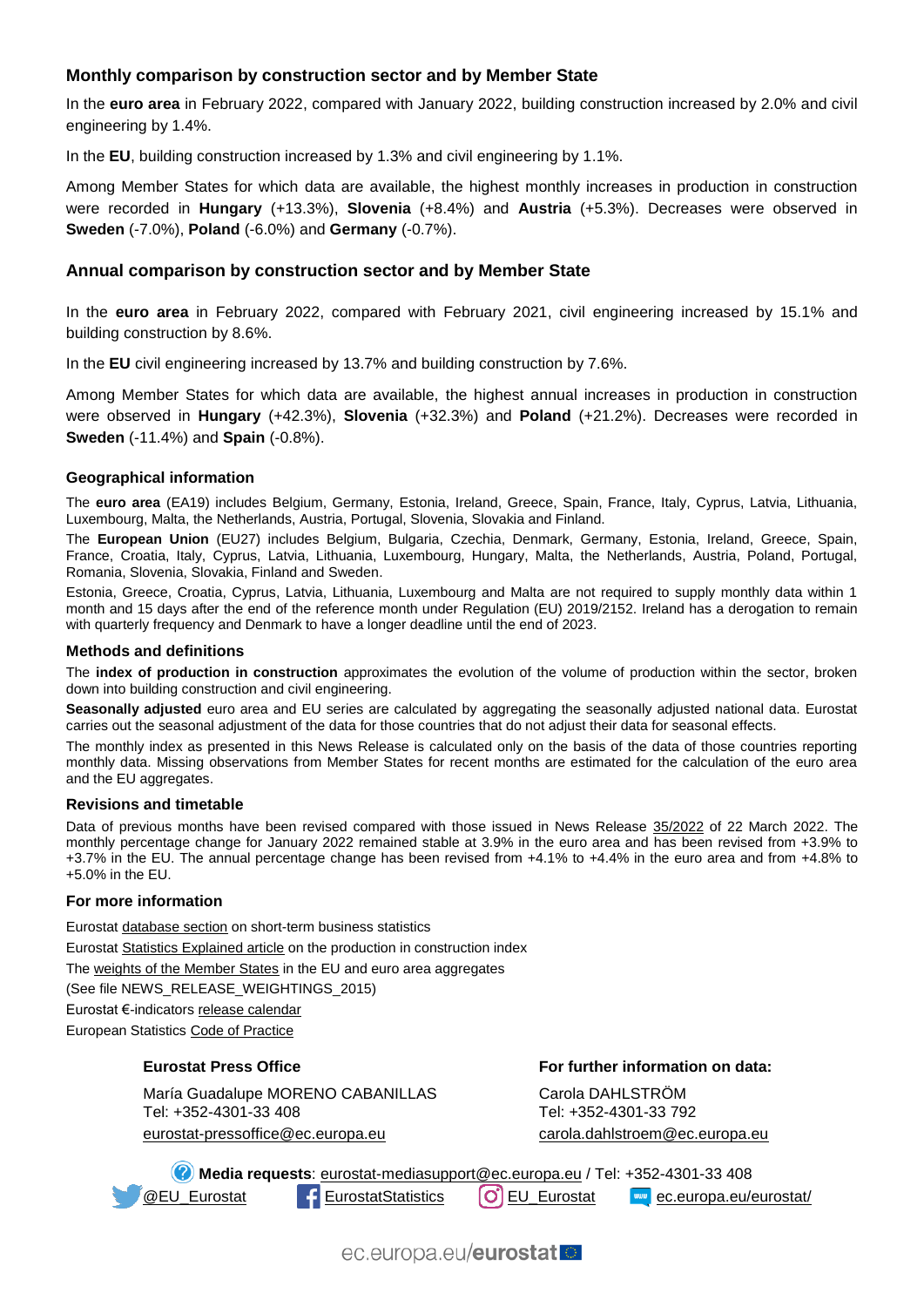# **Production in construction**

% change compared with the previous quarter / previous month\*

|                    | $Q1 - 21$ | $Q2 - 21$ | $Q3-21$ | Q4-21 | Sep-21 | <b>Oct-21</b> | <b>Nov-21</b> | <b>Dec-21</b> | Jan-22 | Feb-22 |
|--------------------|-----------|-----------|---------|-------|--------|---------------|---------------|---------------|--------|--------|
| Euro area          |           |           |         |       |        |               |               |               |        |        |
| Total construction | $-0.6$    | 1.8       | $-1.1$  | 0.7   | 1.2    | 0.5           | 0.0           | $-1.0$        | 3.9    | 1.9    |
| <b>Building</b>    | $-0.5$    | 1.7       | $-1.3$  | 0.7   | 1.2    | 0.6           | $-0.3$        | $-1.0$        | 4.3    | 2.0    |
| Civil engineering  | $-2.1$    | 3.4       | $-0.5$  | 0.9   | 2.5    | $-0.2$        | 0.4           | $-1.1$        | 1.7    | 1.4    |
| EU                 |           |           |         |       |        |               |               |               |        |        |
| Total construction | $-0.2$    | 1.8       | $-1.1$  | 1.1   | 1.4    | 0.4           | 0.3           | $-0.6$        | 3.7    | 1.1    |
| <b>Building</b>    | $-0.1$    | 1.9       | $-1.1$  | 0.9   | 1.5    | 0.5           | $-0.1$        | $-0.4$        | 3.2    | 1.3    |
| Civil engineering  | $-1.4$    | 3.0       | $-0.5$  | 1.2   | 1.9    | 0.1           | 0.5           | $-0.6$        | 1.7    | 1.1    |

Source datasets: [sts\\_copr\\_q](https://ec.europa.eu/eurostat/databrowser/view/STS_COPR_Q__custom_158535/bookmark/table?lang=en&bookmarkId=7c6e762f-9799-4396-aa26-6c2940148fea) (quarterly data) an[d sts\\_copr\\_m](https://ec.europa.eu/eurostat/databrowser/view/STS_COPR_M__custom_158674/bookmark/table?lang=en&bookmarkId=60b28cd2-6f8e-4206-8eed-0a70b77655ef) (monthly data).

| <b>Total construction</b> | $Q1 - 21$        | $Q2-21$          | $Q3-21$          | $Q4-21$ | $Sep-21$         | Oct-21 | <b>Nov-21</b>        | <b>Dec-21</b>    | $Jan-22$ | $Feb-22$         |
|---------------------------|------------------|------------------|------------------|---------|------------------|--------|----------------------|------------------|----------|------------------|
| Euro area                 | $-0.6$           | 1.8              | $-1.1$           | 0.7     | 1.2              | 0.5    | 0.0                  | $-1.0$           | 3.9      | 1.9              |
| <b>EU</b>                 | $-0.2$           | 1.8              | $-1.1$           | 1.1     | 1.4              | 0.4    | 0.3                  | $-0.6$           | 3.7      | 1.1              |
| <b>Belgium</b>            | $\overline{3.7}$ | $-1.5$           | $-0.4$           | $-1.1$  | 0.8              | 0.1    | $-3.3$               | 3.6              | $-0.1$   | 3.6              |
| <b>Bulgaria</b>           | $-0.3$           | 1.1              | 0.1              | 1.2     | 0.1              | $-0.6$ | 1.7                  | 1.0              | $-0.2$   | 0.2              |
| <b>Czechia</b>            | 1.1              | 2.9              | $-0.5$           | 2.8     | 0.5              | 0.1    | 2.1                  | 1.8              | 1.7      | 4.9              |
| <b>Denmark</b>            | 1.7              | 2.9              | 0.3              | 1.6     | 1.9              | 0.5    | 0.5                  | $-0.6$           | 2.2      |                  |
| Germany                   | $-5.6$           | 2.9              | $-2.1$           | $0.0\,$ | 1.3              | 0.5    | $-0.2$               | $-1.7$           | 5.9      | $-0.7$           |
| Estonia**                 | $\overline{0.3}$ | 9.6              | $-3.3$           | 2.8     |                  |        |                      | ÷                |          |                  |
| Ireland**                 | $-22.5$          | 11.7             | 8.8              | 6.2     |                  |        |                      |                  |          |                  |
| Greece**                  | $-3.6$           | $7.5\,$          | 0.9              | 1.0     |                  |        |                      |                  |          |                  |
| <b>Spain</b>              | $-3.3$           | $-1.5$           | $-1.9$           | $-0.4$  | 0.8              | $-1.2$ | 0.5                  | $-1.4$           | $-1.1$   | 0.5              |
| <b>France</b>             | 2.5              | $-0.6$           | $-1.5$           | $-1.1$  | 1.6              | 1.0    | $-2.7$               | $-3.1$           | 7.9      | $\overline{2.7}$ |
| Croatia**                 | 3.2              | 1.3              | $-0.1$           | 1.5     | $-0.2$           | 0.0    | $-0.2$               | 2.2              | $-0.3$   |                  |
| <b>Italy</b>              | $\overline{5.2}$ | 3.7              | 1.9              | 4.7     | 1.8              | 1.0    | 1.9                  | 2.2              | 0.9      | 3.9              |
| Cyprus**                  | 2.7              | 5.7              | $-13.4$          | 0.8     | t,               | İ      |                      |                  |          |                  |
| Latvia**                  | $-3.7$           | $-0.6$           | $-3.5$           | $-3.6$  | t,               | t,     |                      |                  |          |                  |
| Lithuania**               | 0.3              | 2.2              | 0.1              | $-0.6$  | t.               | t,     | $\ddot{\phantom{a}}$ | ÷.               |          |                  |
| Luxembourg**              | $-5.0$           | $\overline{2.0}$ | 0.8              | $-0.6$  | 1.6              | $-1.2$ | 4.6                  | $-9.1$           | 8.5      |                  |
| Hungary                   | $\overline{3.9}$ | $\overline{3.6}$ | $\overline{3.9}$ | 6.9     | $\overline{3.5}$ | 1.3    | $\overline{3.9}$     | $\overline{5.8}$ | $-6.6$   | 13.3             |
| Malta**                   | 4.0              | 2.5              | 2.9              | 2.4     |                  |        |                      |                  |          |                  |
| <b>Netherlands</b>        | 0.7              | 0.9              | $-0.3$           | 2.1     | $\overline{0.9}$ | 0.9    | 1.7                  | 0.3              | $-1.1$   | 3.2              |
| Austria                   | 7.8              | 2.3              | $-6.6$           | $-0.4$  | 0.5              | $-1.4$ | 2.8                  | $-2.8$           | 6.8      | $\overline{5.3}$ |
| Poland                    | $-0.2$           | 5.6              | $-1.2$           | 1.9     | $-2.1$           | 2.3    | 3.7                  | $-5.6$           | 18.8     | $-6.0$           |
| Portugal                  | $-0.5$           | 2.8              | 1.0              | $-0.6$  | $-0.8$           | $-1.3$ | 1.6                  | $-1.4$           | $-0.2$   | 2.0              |
| Romania                   | 2.1              | 4.1              | $-10.6$          | 2.2     | $-6.5$           | 1.6    | 9.4                  | $-0.2$           | 6.2      | 1.2              |
| Slovenia                  | $-5.9$           | $-0.1$           | 0.2              | $-4.2$  | $\overline{4.3}$ | $-8.5$ | 3.8                  | $-3.6$           | 22.0     | 8.4              |
| <b>Slovakia</b>           | $5.0\,$          | $-2.7$           | $-3.9$           | 4.3     | $-2.8$           | 1.1    | 5.5                  | 2.1              | $-0.6$   | 3.6              |
| <b>Finland</b>            | 0.4              | $\overline{3.7}$ | 0.5              | 2.2     | 1.8              | $-0.1$ | 1.6                  | $-0.5$           | 2.0      | 0.2              |
| <b>Sweden</b>             | $\overline{3.5}$ | 0.1              | $-0.6$           | 2.4     | $\overline{5.4}$ | $-0.3$ | $-0.6$               | 4.9              | $-3.7$   | $-7.0$           |
| <b>Norway</b>             | $-1.2$           | 0.5              | $-0.2$           | 4.9     |                  |        |                      |                  |          |                  |
| <b>Switzerland</b>        | 3.4              | $-0.7$           | $-1.0$           | $-1.4$  | t,               | t,     |                      | ÷                |          | ÷,               |

\* Calendar and seasonally adjusted

\*\* These Member States are not required to supply monthly data under Regulation (EU) 2019/2152

: Data not available

Source datasets: [sts\\_copr\\_q](https://ec.europa.eu/eurostat/databrowser/view/STS_COPR_Q__custom_159929/bookmark/table?lang=en&bookmarkId=e341e590-c198-4444-8353-f19ab8bb8f41) (quarterly data) an[d sts\\_copr\\_m](https://ec.europa.eu/eurostat/databrowser/view/STS_COPR_M__custom_158687/bookmark/table?lang=en&bookmarkId=295e1222-d591-4deb-a780-de6948f4e232) (monthly data)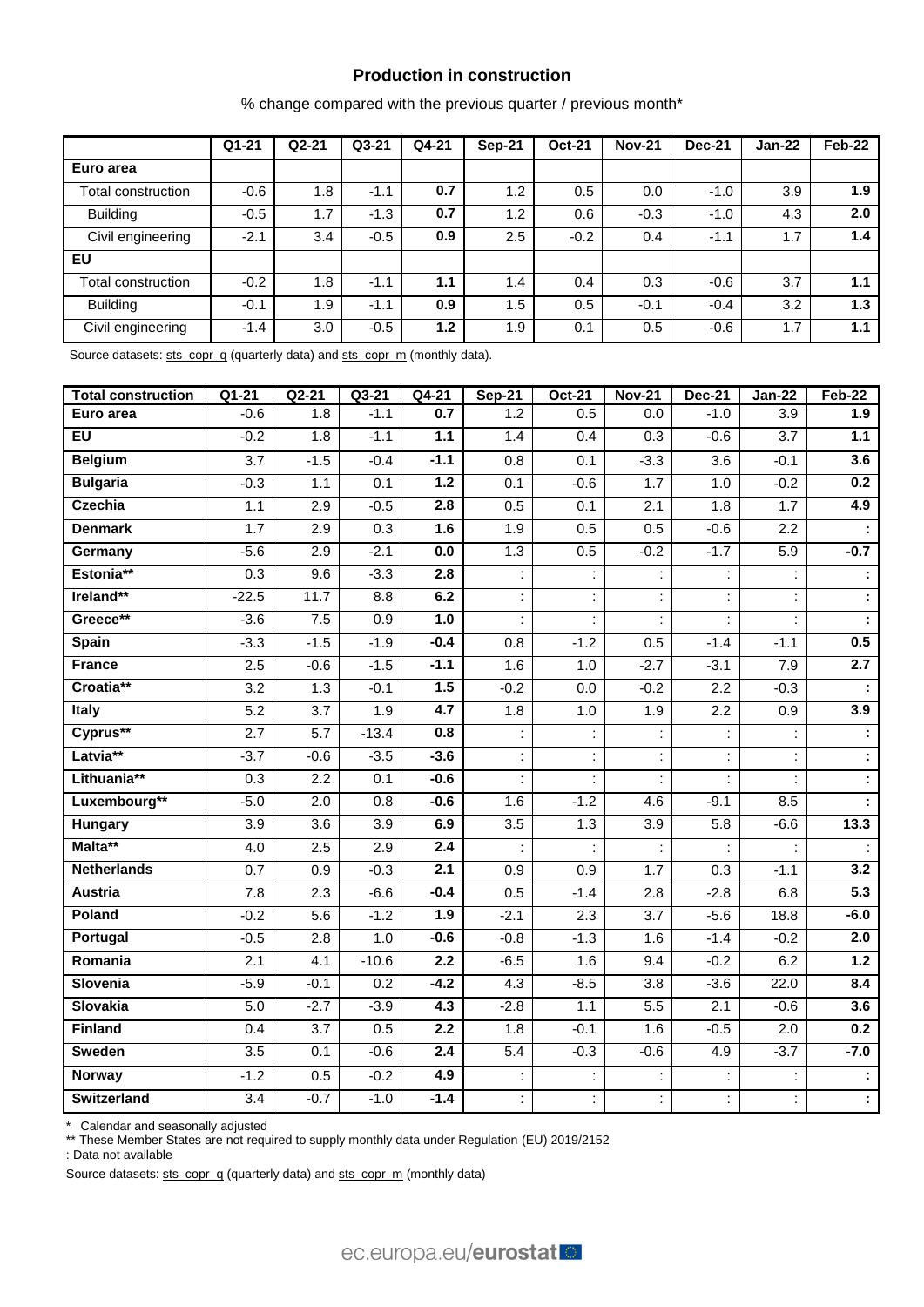# **Production in construction**

% change compared with the same quarter / the same month of the previous year\*

|                    | $Q1 - 21$ | $Q2 - 21$ | $Q3-21$ | Q4-21 | <b>Sep-21</b> | <b>Oct-21</b> | <b>Nov-21</b> | <b>Dec-21</b> | Jan-22 | $Feb-22$ |
|--------------------|-----------|-----------|---------|-------|---------------|---------------|---------------|---------------|--------|----------|
| Euro area          |           |           |         |       |               |               |               |               |        |          |
| Total construction | 3.0       | 17.9      | 0.8     | 0.6   | 2.2           | 2.6           | 0.3           | $-1.1$        | 4.4    | 9.4      |
| <b>Building</b>    | 3.0       | 18.5      | 0.8     | 0.5   | 2.3           | 2.7           | 0.3           | $-1.6$        | 4.0    | 8.6      |
| Civil engineering  | 1.7       | 13.8      | 0.2     | 1.2   | 1.4           | 2.3           | $-0.2$        | 2.4           | 5.9    | 15.1     |
| <b>EU</b>          |           |           |         |       |               |               |               |               |        |          |
| Total construction | 2.3       | 15.4      | 1.2     | 1.5   | 2.2           | 2.7           | 1.2           | 0.4           | 5.0    | 8.6      |
| <b>Building</b>    | 2.5       | 16.0      | 1.6     | 1.6   | 2.9           | 3.0           | 1.3           | 0.4           | 4.9    | 7.6      |
| Civil engineering  | 1.0       | 11.2      | 0.4     | 1.9   | 1.2           | 2.3           | 0.9           | 3.0           | 5.8    | 13.7     |

Source datasets: [sts\\_copr\\_q](https://ec.europa.eu/eurostat/databrowser/view/STS_COPR_Q__custom_158566/bookmark/table?lang=en&bookmarkId=2b746e4d-6fce-4462-ba6c-74b58167eaac) (quarterly data) an[d sts\\_copr\\_m](https://ec.europa.eu/eurostat/databrowser/view/STS_COPR_M__custom_158705/bookmark/table?lang=en&bookmarkId=6facc7a5-33df-4d12-9789-4464ac822444) (monthly data)

| <b>Total construction</b> | Q1-21            | $Q2-21$          | Q3-21            | Q4-21            | <b>Sep-21</b> | <b>Oct-21</b>    | <b>Nov-21</b>        | <b>Dec-21</b> | <b>Jan-22</b>    | Feb-22                |
|---------------------------|------------------|------------------|------------------|------------------|---------------|------------------|----------------------|---------------|------------------|-----------------------|
| Euro area                 | 3.0              | 17.9             | 0.8              | 0.6              | 2.2           | 2.6              | 0.3                  | $-1.1$        | 4.4              | 9.4                   |
| $E$ U                     | 2.3              | 15.4             | $1.2$            | 1.5              | 2.2           | 2.7              | 1.2                  | 0.4           | 5.0              | 8.6                   |
| <b>Belgium</b>            | 6.9              | 12.3             | $-1.6$           | $-0.7$           | 0.1           | 0.6              | $-8.8$               | 8.2           | $-11.5$          | 13.2                  |
| <b>Bulgaria</b>           | $\overline{0.0}$ | 7.8              | 1.2              | $\overline{2.3}$ | 1.4           | $-2.0$           | 3.1                  | 6.3           | $\overline{3.5}$ | 4.3                   |
| <b>Czechia</b>            | $-5.1$           | 4.3              | 2.8              | $\overline{5.2}$ | 3.5           | $\overline{2.4}$ | 4.2                  | 9.8           | 6.5              | 18.9                  |
| <b>Denmark</b>            | 7.2              | 7.1              | 6.0              | 6.3              | 5.8           | 5.8              | 6.5                  | 6.7           | 7.9              | $\mathbf{r}$          |
| Germany                   | $-4.6$           | 2.1              | 0.7              | $-4.4$           | $-0.1$        | $-0.3$           | $-2.1$               | $-10.5$       | 11.7             | 10.2                  |
| Estonia**                 | $-6.7$           | 16.9             | 14.7             | 9.4              |               |                  | $\ddot{\cdot}$       |               |                  | $\ddot{\phantom{a}}$  |
| Ireland**                 | $-31.6$          | 29.5             | $-0.1$           | $-0.1$           |               |                  | $\ddot{\phantom{a}}$ |               |                  | Ŧ                     |
| Greece**                  | $-5.5$           | 18.3             | 4.3              | 5.7              | ÷             | ÷                | $\ddot{\phantom{a}}$ | ÷             |                  | Ŧ                     |
| Spain                     | $-9.9$           | 1.7              | $-9.8$           | $-6.0$           | $-5.5$        | $-9.3$           | $-2.7$               | $-6.2$        | $-6.1$           | $-0.8$                |
| <b>France</b>             | 12.6             | 38.9             | $-1.4$           | $-0.7$           | 2.0           | 4.1              | $-4.5$               | $-1.9$        | $-0.4$           | 5.1                   |
| Croatia**                 | 8.4              | 15.5             | 8.1              | 5.9              | 7.7           | 6.0              | 4.4                  | 7.5           | 4.3              |                       |
| Italy                     | 22.7             | 58.4             | 8.4              | 15.9             | 12.0          | 13.9             | 13.5                 | 21.2          | 16.3             | 20.9                  |
| Cyprus**                  | 5.1              | 26.3             | $-6.0$           | $-5.5$           |               |                  | $\ddot{\phantom{a}}$ |               |                  | $\mathbb{Z}^{\times}$ |
| Latvia**                  | $-12.3$          | 1.0              | $-3.3$           | $-11.0$          |               |                  |                      |               |                  | $\ddot{\phantom{a}}$  |
| Lithuania**               | $-1.3$           | 10.7             | 6.2              | 0.8              |               |                  |                      |               |                  | Ŧ                     |
| Luxembourg**              | 8.9              | 22.9             | $-3.4$           | $-3.2$           | $-3.3$        | $-2.1$           | 0.2                  | $-8.5$        | 4.3              |                       |
| Hungary                   | $-1.1$           | 13.9             | 15.5             | 19.2             | 13.8          | 14.6             | 12.9                 | 29.0          | $\overline{3.3}$ | 42.3                  |
| Malta**                   | 8.9              | 11.2             | 12.6             | 12.4             |               |                  |                      |               |                  |                       |
| <b>Netherlands</b>        | $-1.5$           | 3.9              | 1.3              | 2.8              | 0.9           | 2.0              | 3.2                  | 3.9           | $-0.1$           | 8.7                   |
| Austria                   | 9.0              | 24.9             | 4.3              | $\overline{2.3}$ | 2.6           | 1.6              | 1.8                  | 3.4           | 6.4              | $\overline{5.8}$      |
| Poland                    | $-12.7$          | 1.8              | 5.8              | 6.2              | 4.2           | 6.3              | 12.8                 | 1.0           | 18.4             | 21.1                  |
| Portugal                  | $-1.1$           | 7.6              | 2.1              | 2.7              | 2.3           | 1.8              | 3.4                  | 2.9           | 2.3              | 5.8                   |
| Romania                   | 0.3              | 8.6              | $-7.9$           | $-3.0$           | $-15.4$       | $-14.7$          | 3.9                  | 1.5           | 9.6              | 7.8                   |
| Slovenia                  | $-0.5$           | 11.5             | 1.1              | $-11.1$          | 3.2           | $-8.9$           | $-13.7$              | $-9.7$        | 15.7             | 32.3                  |
| <b>Slovakia</b>           | $-11.6$          | 1.2              | $-0.2$           | 1.7              | $-1.6$        | 3.9              | 3.1                  | $-1.8$        | $-3.6$           | 13.3                  |
| <b>Finland</b>            | $-4.5$           | $\overline{5.3}$ | 4.4              | 7.4              | 7.2           | 6.1              | 8.2                  | 8.0           | 10.0             | 10.2                  |
| <b>Sweden</b>             | $-1.3$           | $-0.5$           | $\overline{2.4}$ | 4.4              | 1.9           | $\overline{3.3}$ | 1.7                  | 8.1           | $\overline{5.7}$ | $-11.4$               |
| <b>Norway</b>             | $-1.7$           | 2.5              | 0.3              | 3.8              |               |                  |                      |               |                  |                       |
| <b>Switzerland</b>        | $-2.4$           | 6.2              | 0.5              | 0.3              | t,            | İ.               |                      |               |                  | Ŧ                     |

\* Calendar adjusted

\*\* These Member States are not required to supply monthly data under Regulation (EU) 2019/2152

: Data not available

Source datasets: [sts\\_copr\\_q](https://ec.europa.eu/eurostat/databrowser/view/STS_COPR_Q__custom_158599/bookmark/table?lang=en&bookmarkId=40b979a7-689f-4ab3-a86c-21e29a8d5a83) (quarterly data) an[d sts\\_copr\\_m](https://ec.europa.eu/eurostat/databrowser/view/STS_COPR_M__custom_158723/bookmark/table?lang=en&bookmarkId=c10d2eac-0470-4449-a3e2-2b04fd75a8f1) (monthly data)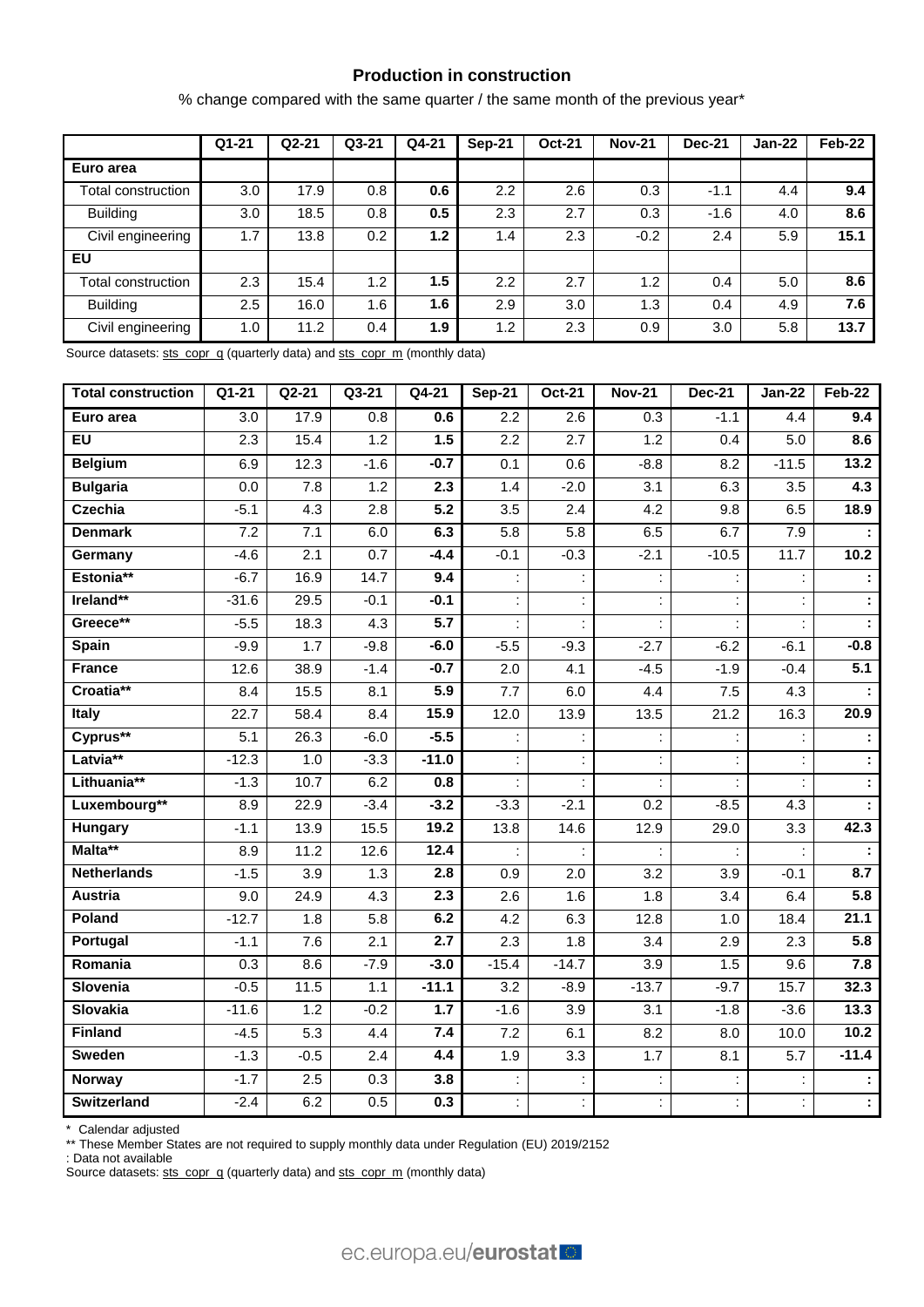# **Monthly indices for production in construction, calendar and seasonally adjusted**

|                    |           |           |           |           |           | (base year 2015) |           |           |           |           |           |           |           |
|--------------------|-----------|-----------|-----------|-----------|-----------|------------------|-----------|-----------|-----------|-----------|-----------|-----------|-----------|
|                    | $02 - 21$ | $03 - 21$ | $04 - 21$ | $05 - 21$ | $06 - 21$ | $07 - 21$        | $08 - 21$ | $09 - 21$ | $10 - 21$ | $11 - 21$ | $12 - 21$ | $01 - 22$ | $02 - 22$ |
| Euro area          | 106.0     | 111.0     | 110.0     | 109.9     | 109.7     | 108.6            | 107.8     | 109.1     | 109.6     | 109.6     | 108.5     | 112.7     | 114.8     |
| $E$ U              | 108.1     | 112.4     | 111.8     | 111.9     | 112.0     | 110.8            | 109.7     | 111.2     | 111.6     | 111.9     | 111.2     | 115.3     | 116.6     |
| <b>Belgium</b>     | 95.8      | 101.8     | 99.0      | 98.0      | 97.9      | 98.9             | 96.9      | 97.7      | 97.8      | 94.6      | 98.0      | 97.9      | 101.4     |
| <b>Bulgaria</b>    | 88.6      | 88.4      | 90.4      | 88.6      | 89.8      | 89.2             | 89.9      | 90.0      | 89.5      | 91.0      | 91.9      | 91.7      | 91.9      |
| <b>Czechia</b>     | 100.0     | 103.5     | 105.2     | 106.5     | 107.5     | 104.8            | 106.2     | 106.7     | 106.8     | 109.0     | 111.0     | 112.9     | 118.4     |
| <b>Denmark</b>     | 122.3     | 122.8     | 125.9     | 125.8     | 126.4     | 126.4            | 125.1     | 127.5     | 128.2     | 128.9     | 128.1     | 130.9     |           |
| Germany            | 109.3     | 119.6     | 116.4     | 117.2     | 115.5     | 115.0            | 112.7     | 114.2     | 114.8     | 114.6     | 112.6     | 119.2     | 118.4     |
| Spain              | 86.3      | 87.1      | 87.1      | 86.2      | 83.5      | 83.0             | 84.1      | 84.8      | 83.8      | 84.2      | 83.0      | 82.1      | 82.5      |
| <b>France</b>      | 97.5      | 97.5      | 97.4      | 98.8      | 97.9      | 96.8             | 95.6      | 97.1      | 98.1      | 95.5      | 92.5      | 99.8      | 102.5     |
| Croatia*           | 134.6     | 134.9     | 135.8     | 135.6     | 137.2     | 133.2            | 137.7     | 137.4     | 137.4     | 137.1     | 140.1     | 139.7     |           |
| Italy              | 112.3     | 118.8     | 118.5     | 117.5     | 119.8     | 118.9            | 120.6     | 122.8     | 124.0     | 126.3     | 129.1     | 130.3     | 135.4     |
| Luxembourg*        | 104.1     | 104.8     | 104.8     | 105.6     | 111.5     | 108.3            | 107.3     | 109.0     | 107.7     | 112.7     | 102.4     | 111.1     |           |
| Hungary            | 133.3     | 151.3     | 142.0     | 151.5     | 160.7     | 160.1            | 153.3     | 158.6     | 160.7     | 166.9     | 176.6     | 165.0     | 186.9     |
| <b>Netherlands</b> | 124.7     | 131.0     | 132.2     | 129.9     | 131.1     | 131.8            | 129.5     | 130.7     | 131.9     | 134.1     | 134.5     | 133.0     | 137.3     |
| Austria            | 132.3     | 136.7     | 134.5     | 130.5     | 137.1     | 125.5            | 124.7     | 125.3     | 123.5     | 127.0     | 123.5     | 131.9     | 138.9     |
| <b>Poland</b>      | 110.1     | 112.0     | 117.5     | 121.8     | 119.8     | 117.8            | 119.8     | 117.3     | 120.0     | 124.4     | 117.4     | 139.5     | 131.1     |
| Portugal           | 99.2      | 103.6     | 104.2     | 104.1     | 103.0     | 103.6            | 105.8     | 105.0     | 103.6     | 105.3     | 103.8     | 103.6     | 105.7     |
| Romania            | 133.9     | 137.1     | 145.6     | 135.1     | 135.8     | 129.0            | 125.7     | 117.5     | 119.4     | 130.6     | 130.3     | 138.4     | 140.1     |
| Slovenia           | 126.7     | 136.8     | 133.0     | 127.9     | 135.2     | 129.0            | 131.1     | 136.7     | 125.1     | 129.9     | 125.2     | 152.8     | 165.6     |
| Slovakia           | 82.6      | 88.4      | 86.6      | 84.3      | 81.3      | 80.6             | 82.1      | 79.8      | 80.7      | 85.1      | 86.9      | 86.4      | 89.5      |
| <b>Finland</b>     | 113.0     | 114.4     | 116.7     | 118.6     | 117.9     | 117.2            | 117.8     | 119.9     | 119.8     | 121.7     | 121.1     | 123.5     | 123.8     |
| <b>Sweden</b>      | 127.4     | 121.6     | 121.5     | 121.6     | 125.6     | 124.8            | 117.7     | 124.0     | 123.6     | 122.9     | 128.9     | 124.1     | 115.4     |

\* These Member States are not required to supply monthly data under Regulation (EU) 2019/2152

: Data not available

Source dataset: [sts\\_copr\\_m](https://ec.europa.eu/eurostat/databrowser/view/STS_COPR_M__custom_158737/bookmark/table?lang=en&bookmarkId=cea89800-e18a-4ff7-a563-ab7cf607c64e)

# **Quarterly indices for production in construction, calendar and seasonally adjusted**

| (base year 2015)   |       |                   |         |       |       |                    |       |                    |  |  |  |  |
|--------------------|-------|-------------------|---------|-------|-------|--------------------|-------|--------------------|--|--|--|--|
|                    | Q1-20 | $Q2-20$           | $Q3-20$ | Q4-20 | Q1-21 | $\overline{Q2-21}$ | Q3-21 | Q4-21              |  |  |  |  |
| Euro area          | 106.3 | 93.4              | 107.9   | 109.0 | 108.3 | 110.2              | 109.0 | 109.8              |  |  |  |  |
| <b>EU</b>          | 108.8 | $\overline{97.3}$ | 109.3   | 110.3 | 110.1 | 112.1              | 110.9 | 112.1              |  |  |  |  |
| <b>Belgium</b>     | 96.1  | 91.1              | 97.0    | 96.2  | 99.8  | 98.3               | 97.9  | 96.8               |  |  |  |  |
| <b>Bulgaria</b>    | 88.1  | 83.2              | 88.6    | 88.9  | 88.6  | 89.6               | 89.7  | 90.8               |  |  |  |  |
| <b>Czechia</b>     | 109.9 | 103.2             | 102.2   | 102.3 | 103.4 | 106.4              | 105.9 | 108.9              |  |  |  |  |
| <b>Denmark</b>     | 114.0 | 118.1             | 119.2   | 120.4 | 122.4 | 126.0              | 126.4 | 128.4              |  |  |  |  |
| Germany            | 117.8 | 114.2             | 112.9   | 119.8 | 113.1 | 116.4              | 114.0 | 114.0              |  |  |  |  |
| <b>Estonia</b>     | 156.3 | 137.3             | 134.5   | 145.5 | 145.9 | 159.9              | 154.7 | 159.1              |  |  |  |  |
| Ireland            | 158.6 | 94.7              | 133.5   | 141.0 | 109.3 | 122.1              | 132.8 | 141.1              |  |  |  |  |
| Greece             | 66.0  | 56.6              | 65.0    | 64.7  | 62.4  | 67.1               | 67.7  | 68.4               |  |  |  |  |
| <b>Spain</b>       | 97.5  | 82.5              | 91.1    | 89.9  | 86.9  | 85.6               | 84.0  | 83.7               |  |  |  |  |
| <b>France</b>      | 87.9  | 69.6              | 98.5    | 96.2  | 98.6  | 98.0               | 96.5  | 95.4               |  |  |  |  |
| Croatia            | 125.2 | 118.0             | 125.6   | 130.3 | 134.5 | 136.2              | 136.1 | 138.2              |  |  |  |  |
| <b>Italy</b>       | 95.7  | 74.0              | 112.5   | 108.7 | 114.4 | 118.6              | 120.8 | 126.5              |  |  |  |  |
| <b>Cyprus</b>      | 191.9 | 167.5             | 197.2   | 196.2 | 201.5 | 212.9              | 184.3 | 185.7              |  |  |  |  |
| Latvia             | 143.0 | 123.0             | 124.1   | 130.0 | 125.2 | 124.4              | 120.0 | 115.7              |  |  |  |  |
| Lithuania          | 127.3 | 113.3             | 115.8   | 122.7 | 123.1 | 125.8              | 125.9 | 125.1              |  |  |  |  |
| Luxembourg         | 97.8  | 86.2              | 111.0   | 110.7 | 105.2 | 107.3              | 108.2 | 107.6              |  |  |  |  |
| <b>Hungary</b>     | 148.4 | 137.9             | 136.0   | 140.6 | 146.1 | 151.4              | 157.3 | 168.1              |  |  |  |  |
| <b>Malta</b>       | 159.1 | 159.7             | 162.3   | 166.6 | 173.2 | 177.6              | 182.8 | $\overline{187.2}$ |  |  |  |  |
| <b>Netherlands</b> | 132.0 | 125.8             | 126.1   | 129.0 | 129.9 | 131.1              | 130.7 | 133.5              |  |  |  |  |
| <b>Austria</b>     | 123.0 | 107.1             | 119.8   | 121.5 | 131.0 | 134.0              | 125.2 | 124.7              |  |  |  |  |
| Poland             | 129.0 | 118.4             | 111.7   | 113.5 | 113.3 | 119.7              | 118.3 | 120.6              |  |  |  |  |
| Portugal           | 102.1 | 96.4              | 102.6   | 101.5 | 101.0 | 103.8              | 104.8 | 104.2              |  |  |  |  |
| Romania            | 134.2 | 128.7             | 133.0   | 130.5 | 133.3 | 138.8              | 124.1 | 126.8              |  |  |  |  |
| Slovenia           | 134.9 | 118.7             | 130.7   | 140.4 | 132.1 | 132.0              | 132.3 | 126.7              |  |  |  |  |
| <b>Slovakia</b>    | 95.5  | 83.3              | 80.5    | 82.3  | 86.4  | 84.1               | 80.8  | 84.3               |  |  |  |  |
| <b>Finland</b>     | 116.7 | 114.0             | 113.7   | 113.0 | 113.5 | 117.7              | 118.3 | 120.9              |  |  |  |  |
| Sweden             | 124.1 | 124.0             | 119.6   | 118.6 | 122.8 | 122.9              | 122.2 | 125.1              |  |  |  |  |
| <b>Norway</b>      | 112.8 | 108.7             | 110.8   | 112.2 | 110.8 | 111.3              | 111.1 | 116.5              |  |  |  |  |
| Switzerland        | 105.2 | 96.3              | 100.8   | 99.5  | 102.9 | 102.2              | 101.2 | 99.8               |  |  |  |  |

Source dataset: [sts\\_copr\\_q](https://ec.europa.eu/eurostat/databrowser/view/STS_COPR_Q__custom_158616/bookmark/table?lang=en&bookmarkId=fc37607c-7b6a-4d9f-9304-5d84be8df31f)